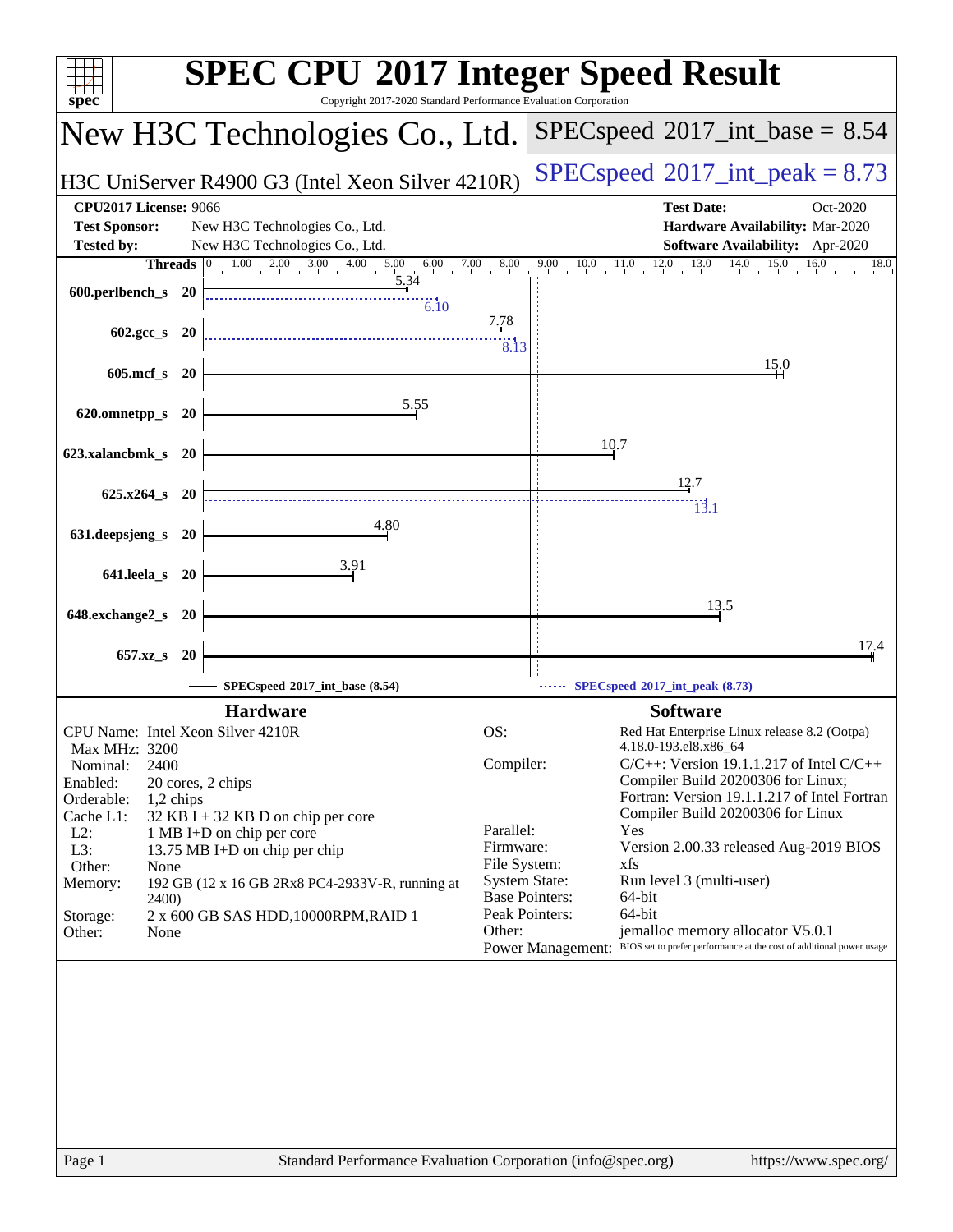

Copyright 2017-2020 Standard Performance Evaluation Corporation

# New H3C Technologies Co., Ltd.

H3C UniServer R4900 G3 (Intel Xeon Silver  $4210R$ ) [SPECspeed](http://www.spec.org/auto/cpu2017/Docs/result-fields.html#SPECspeed2017intpeak)®[2017\\_int\\_peak = 8](http://www.spec.org/auto/cpu2017/Docs/result-fields.html#SPECspeed2017intpeak).73

 $SPECspeed^{\circ}2017\_int\_base = 8.54$  $SPECspeed^{\circ}2017\_int\_base = 8.54$ 

**[Test Sponsor:](http://www.spec.org/auto/cpu2017/Docs/result-fields.html#TestSponsor)** New H3C Technologies Co., Ltd. **[Hardware Availability:](http://www.spec.org/auto/cpu2017/Docs/result-fields.html#HardwareAvailability)** Mar-2020 **[Tested by:](http://www.spec.org/auto/cpu2017/Docs/result-fields.html#Testedby)** New H3C Technologies Co., Ltd. **[Software Availability:](http://www.spec.org/auto/cpu2017/Docs/result-fields.html#SoftwareAvailability)** Apr-2020

**[CPU2017 License:](http://www.spec.org/auto/cpu2017/Docs/result-fields.html#CPU2017License)** 9066 **[Test Date:](http://www.spec.org/auto/cpu2017/Docs/result-fields.html#TestDate)** Oct-2020

### **[Results Table](http://www.spec.org/auto/cpu2017/Docs/result-fields.html#ResultsTable)**

|                                            | <b>Base</b>    |                |       |                |       | <b>Peak</b>    |       |                |                |              |                |              |                |              |
|--------------------------------------------|----------------|----------------|-------|----------------|-------|----------------|-------|----------------|----------------|--------------|----------------|--------------|----------------|--------------|
| <b>Benchmark</b>                           | <b>Threads</b> | <b>Seconds</b> | Ratio | <b>Seconds</b> | Ratio | <b>Seconds</b> | Ratio | <b>Threads</b> | <b>Seconds</b> | <b>Ratio</b> | <b>Seconds</b> | <b>Ratio</b> | <b>Seconds</b> | <b>Ratio</b> |
| 600.perlbench_s                            | 20             | 332            | 5.34  | 335            | 5.30  | 332            | 5.34  | 20             | 291            | 6.11         | <u>291</u>     | 6.10         | 291            | 6.09         |
| 602.gcc_s                                  | 20             | 508            | 7.85  | 513            | 7.76  | 512            | 7.78  | 20             | 490            | 8.13         | 489            | 8.14         | 493            | 8.08         |
| $605$ .mcf s                               | 20             | 312            | 15.1  | 315            | 15.0  | 315            | 15.0  | 20             | 312            | 15.1         | 315            | <b>15.0</b>  | 315            | 15.0         |
| 620.omnetpp_s                              | 20             | 293            | 5.57  | 294            | 5.55  | 294            | 5.55  | 20             | 293            | 5.57         | 294            | 5.55         | 294            | 5.55         |
| 623.xalancbmk s                            | 20             | 132            | 10.7  | 132            | 10.7  | 132            | 10.7  | 20             | 132            | 10.7         | 132            | 10.7         | 132            | <b>10.7</b>  |
| 625.x264 s                                 | 20             | 139            | 12.7  | 139            | 12.7  | 139            | 12.7  | 20             | 134            | 13.1         | 134            | 13.1         | 134            | 13.1         |
| 631.deepsjeng_s                            | 20             | 299            | 4.79  | 299            | 4.80  | 299            | 4.80  | 20             | 299            | 4.79         | 299            | 4.80         | 299            | 4.80         |
| 641.leela_s                                | 20             | 436            | 3.91  | 436            | 3.91  | 439            | 3.88  | 20             | 436            | 3.91         | 436            | 3.91         | 439            | 3.88         |
| 648.exchange2_s                            | 20             | 218            | 13.5  | 218            | 13.5  | 218            | 13.5  | 20             | 218            | 13.5         | 218            | 13.5         | 218            | 13.5         |
| $657.xz$ <sub>S</sub>                      | 20             | 355            | 17.4  | 353            | 17.5  | 355            | 17.4  | 20             | 355            | 17.4         | 353            | 17.5         | 355            | 17.4         |
| $SPECspeed^{\circ}2017$ int base =<br>8.54 |                |                |       |                |       |                |       |                |                |              |                |              |                |              |

**[SPECspeed](http://www.spec.org/auto/cpu2017/Docs/result-fields.html#SPECspeed2017intpeak)[2017\\_int\\_peak =](http://www.spec.org/auto/cpu2017/Docs/result-fields.html#SPECspeed2017intpeak) 8.73**

Results appear in the [order in which they were run.](http://www.spec.org/auto/cpu2017/Docs/result-fields.html#RunOrder) Bold underlined text [indicates a median measurement](http://www.spec.org/auto/cpu2017/Docs/result-fields.html#Median).

### **[Compiler Notes](http://www.spec.org/auto/cpu2017/Docs/result-fields.html#CompilerNotes)**

The inconsistent Compiler version information under Compiler Version section is due to a discrepancy in Intel Compiler. The correct version of C/C++ compiler is: Version 19.1.1.217 Build 20200306 Compiler for Linux The correct version of Fortran compiler is: Version 19.1.1.217 Build 20200306 Compiler for Linux

### **[Operating System Notes](http://www.spec.org/auto/cpu2017/Docs/result-fields.html#OperatingSystemNotes)**

Stack size set to unlimited using "ulimit -s unlimited"

### **[Environment Variables Notes](http://www.spec.org/auto/cpu2017/Docs/result-fields.html#EnvironmentVariablesNotes)**

```
Environment variables set by runcpu before the start of the run:
KMP AFFINITY = "granularity=fine, scatter"
LD_LIBRARY_PATH = "/home/speccpu/lib/intel64:/home/speccpu/je5.0.1-64"
MALLOC_CONF = "retain:true"
OMP_STACKSIZE = "192M"
```
### **[General Notes](http://www.spec.org/auto/cpu2017/Docs/result-fields.html#GeneralNotes)**

 Binaries compiled on a system with 1x Intel Core i9-7980XE CPU + 64GB RAM memory using Redhat Enterprise Linux 8.0 NA: The test sponsor attests, as of date of publication, that CVE-2017-5754 (Meltdown) is mitigated in the system as tested and documented. Yes: The test sponsor attests, as of date of publication, that CVE-2017-5753 (Spectre variant 1) is mitigated in the system as tested and documented. Yes: The test sponsor attests, as of date of publication, that CVE-2017-5715 (Spectre variant 2)

**(Continued on next page)**

|        | .                                                           |                       |
|--------|-------------------------------------------------------------|-----------------------|
| Page 2 | Standard Performance Evaluation Corporation (info@spec.org) | https://www.spec.org/ |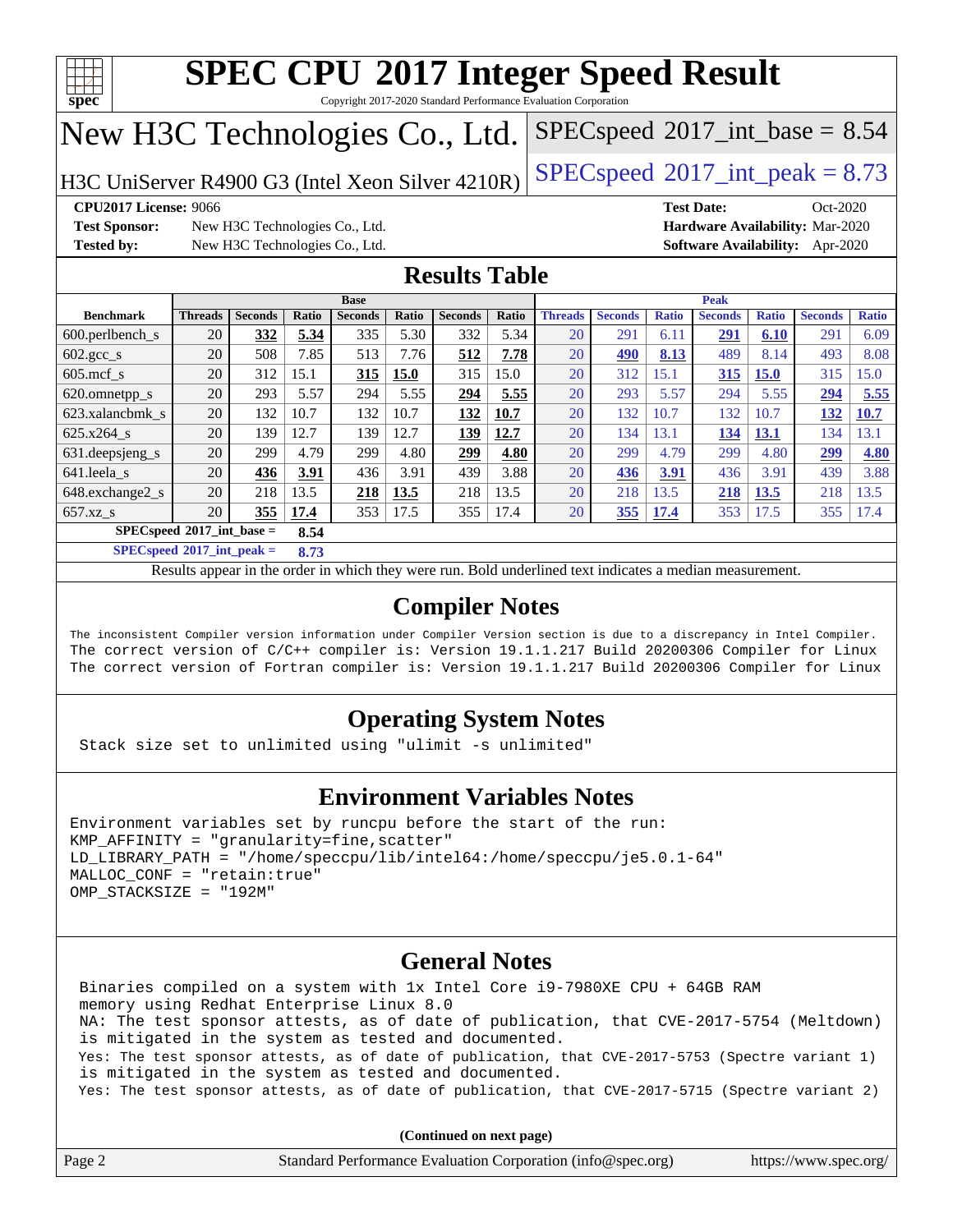

Copyright 2017-2020 Standard Performance Evaluation Corporation

## New H3C Technologies Co., Ltd.

H3C UniServer R4900 G3 (Intel Xeon Silver  $4210R$ ) [SPECspeed](http://www.spec.org/auto/cpu2017/Docs/result-fields.html#SPECspeed2017intpeak)®[2017\\_int\\_peak = 8](http://www.spec.org/auto/cpu2017/Docs/result-fields.html#SPECspeed2017intpeak).73

 $SPECspeed^{\circ}2017\_int\_base = 8.54$  $SPECspeed^{\circ}2017\_int\_base = 8.54$ 

**[Test Sponsor:](http://www.spec.org/auto/cpu2017/Docs/result-fields.html#TestSponsor)** New H3C Technologies Co., Ltd. **[Hardware Availability:](http://www.spec.org/auto/cpu2017/Docs/result-fields.html#HardwareAvailability)** Mar-2020 **[Tested by:](http://www.spec.org/auto/cpu2017/Docs/result-fields.html#Testedby)** New H3C Technologies Co., Ltd. **[Software Availability:](http://www.spec.org/auto/cpu2017/Docs/result-fields.html#SoftwareAvailability)** Apr-2020

**[CPU2017 License:](http://www.spec.org/auto/cpu2017/Docs/result-fields.html#CPU2017License)** 9066 **[Test Date:](http://www.spec.org/auto/cpu2017/Docs/result-fields.html#TestDate)** Oct-2020

### **[General Notes \(Continued\)](http://www.spec.org/auto/cpu2017/Docs/result-fields.html#GeneralNotes)**

 is mitigated in the system as tested and documented. Transparent Huge Pages enabled by default Prior to runcpu invocation Filesystem page cache synced and cleared with: sync; echo 3> /proc/sys/vm/drop\_caches jemalloc, a general purpose malloc implementation built with the RedHat Enterprise 7.5, and the system compiler gcc 4.8.5 sources available from jemalloc.net or <https://github.com/jemalloc/jemalloc/releases>

### **[Platform Notes](http://www.spec.org/auto/cpu2017/Docs/result-fields.html#PlatformNotes)**

 BIOS Settings: Set Hyper Threading to Disabled Set IMC Interleaving to 2-way Interleave Sysinfo program /home/speccpu/bin/sysinfo Rev: r6365 of 2019-08-21 295195f888a3d7edb1e6e46a485a0011 running on localhost.localdomain Wed Oct 21 23:01:19 2020 SUT (System Under Test) info as seen by some common utilities. For more information on this section, see <https://www.spec.org/cpu2017/Docs/config.html#sysinfo> From /proc/cpuinfo model name : Intel(R) Xeon(R) Silver 4210R CPU @ 2.40GHz 2 "physical id"s (chips) 20 "processors" cores, siblings (Caution: counting these is hw and system dependent. The following excerpts from /proc/cpuinfo might not be reliable. Use with caution.) cpu cores : 10 siblings : 10 physical 0: cores 0 1 2 3 4 8 9 10 11 12 physical 1: cores 0 1 2 3 4 8 9 10 11 12 From lscpu: Architecture: x86\_64 CPU op-mode(s): 32-bit, 64-bit Byte Order: Little Endian  $CPU(s):$  20 On-line CPU(s) list: 0-19 Thread(s) per core: 1 Core(s) per socket: 10 Socket(s): 2 NUMA node(s): 2 Vendor ID: GenuineIntel CPU family: 6 **(Continued on next page)**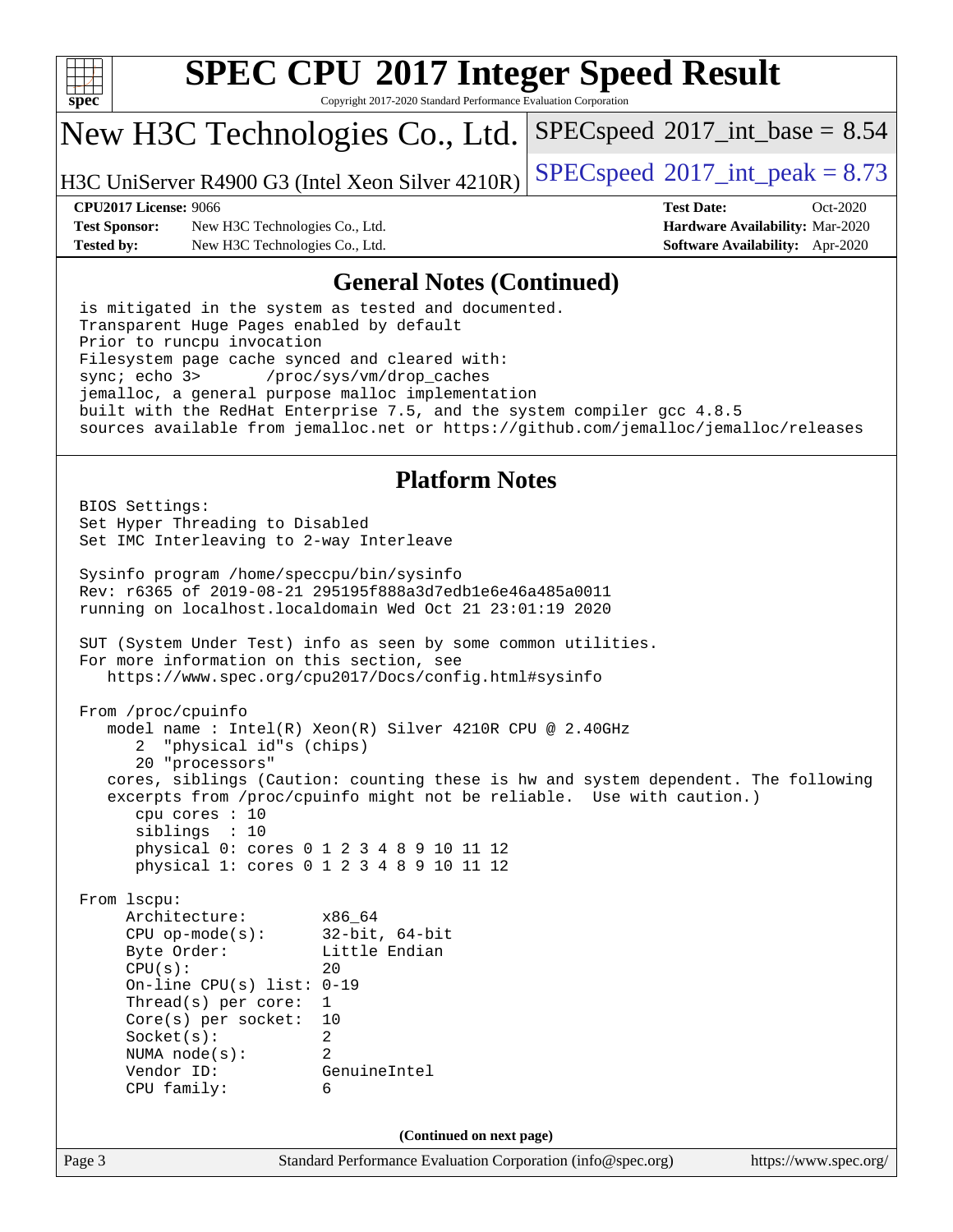

Copyright 2017-2020 Standard Performance Evaluation Corporation

# New H3C Technologies Co., Ltd.

H3C UniServer R4900 G3 (Intel Xeon Silver  $4210R$ ) [SPECspeed](http://www.spec.org/auto/cpu2017/Docs/result-fields.html#SPECspeed2017intpeak)<sup>®</sup>[2017\\_int\\_peak = 8](http://www.spec.org/auto/cpu2017/Docs/result-fields.html#SPECspeed2017intpeak).73

 $SPECspeed*2017\_int\_base = 8.54$  $SPECspeed*2017\_int\_base = 8.54$ 

**[Test Sponsor:](http://www.spec.org/auto/cpu2017/Docs/result-fields.html#TestSponsor)** New H3C Technologies Co., Ltd. **[Hardware Availability:](http://www.spec.org/auto/cpu2017/Docs/result-fields.html#HardwareAvailability)** Mar-2020 **[Tested by:](http://www.spec.org/auto/cpu2017/Docs/result-fields.html#Testedby)** New H3C Technologies Co., Ltd. **[Software Availability:](http://www.spec.org/auto/cpu2017/Docs/result-fields.html#SoftwareAvailability)** Apr-2020

**[CPU2017 License:](http://www.spec.org/auto/cpu2017/Docs/result-fields.html#CPU2017License)** 9066 **[Test Date:](http://www.spec.org/auto/cpu2017/Docs/result-fields.html#TestDate)** Oct-2020

### **[Platform Notes \(Continued\)](http://www.spec.org/auto/cpu2017/Docs/result-fields.html#PlatformNotes)**

| Model:                                     | 85                                                                                   |
|--------------------------------------------|--------------------------------------------------------------------------------------|
| Model name:                                | $Intel(R) Xeon(R) Silver 4210R CPU @ 2.40GHz$                                        |
| Stepping:                                  | 7                                                                                    |
| CPU MHz:                                   | 2852.441                                                                             |
| CPU max MHz:                               | 3200.0000                                                                            |
| CPU min MHz:                               | 1000.0000                                                                            |
| BogoMIPS:                                  | 4800.00                                                                              |
| Virtualization:                            | $VT - x$                                                                             |
| $L1d$ cache:                               | 32K                                                                                  |
| Lli cache:                                 | 32K                                                                                  |
| $L2$ cache:                                | 1024K                                                                                |
| L3 cache:                                  | 14080K                                                                               |
| NUMA node0 CPU(s):                         | $0 - 9$                                                                              |
| NUMA nodel $CPU(s):$                       | $10 - 19$                                                                            |
| Flagg:                                     | fpu vme de pse tsc msr pae mce cx8 apic sep mtrr pge mca cmov                        |
|                                            | pat pse36 clflush dts acpi mmx fxsr sse sse2 ss ht tm pbe syscall nx pdpelgb rdtscp  |
|                                            | lm constant_tsc art arch_perfmon pebs bts rep_good nopl xtopology nonstop_tsc cpuid  |
|                                            | aperfmperf pni pclmulqdq dtes64 monitor ds_cpl vmx smx est tm2 ssse3 sdbg fma cx16   |
|                                            | xtpr pdcm pcid dca sse4_1 sse4_2 x2apic movbe popcnt tsc_deadline_timer aes xsave    |
|                                            | avx f16c rdrand lahf_lm abm 3dnowprefetch cpuid_fault epb cat_13 cdp_13              |
|                                            | invpcid_single intel_ppin ssbd mba ibrs ibpb stibp ibrs_enhanced tpr_shadow vnmi     |
|                                            | flexpriority ept vpid fsgsbase tsc_adjust bmil hle avx2 smep bmi2 erms invpcid rtm   |
|                                            | cqm mpx rdt_a avx512f avx512dq rdseed adx smap clflushopt clwb intel_pt avx512cd     |
|                                            | avx512bw avx512vl xsaveopt xsavec xgetbvl xsaves cqm_llc cqm_occup_llc cqm_mbm_total |
|                                            | cqm_mbm_local dtherm ida arat pln pts hwp hwp_act_window hwp_epp hwp_pkg_req pku     |
|                                            | ospke avx512_vnni md_clear flush_l1d arch_capabilities                               |
|                                            |                                                                                      |
| /proc/cpuinfo cache data                   |                                                                                      |
| cache size $: 14080$ KB                    |                                                                                      |
|                                            | From numactl --hardware WARNING: a numactl 'node' might or might not correspond to a |
| physical chip.                             |                                                                                      |
| $available: 2 nodes (0-1)$                 |                                                                                      |
| node 0 cpus: 0 1 2 3 4 5 6 7 8 9           |                                                                                      |
| node 0 size: 95050 MB                      |                                                                                      |
| node 0 free: 94373 MB                      |                                                                                      |
| node 1 cpus: 10 11 12 13 14 15 16 17 18 19 |                                                                                      |
| node 1 size: 96765 MB                      |                                                                                      |
| node 1 free: 95861 MB                      |                                                                                      |
| node distances:                            |                                                                                      |
| node 0 1                                   |                                                                                      |
| 0:<br>10<br>21                             |                                                                                      |
| 1:<br>21<br>10                             |                                                                                      |
|                                            |                                                                                      |
| From /proc/meminfo                         |                                                                                      |
| MemTotal:<br>196418676 kB                  |                                                                                      |
| HugePages_Total:                           | 0                                                                                    |
|                                            |                                                                                      |
|                                            | (Continued on next page)                                                             |
|                                            |                                                                                      |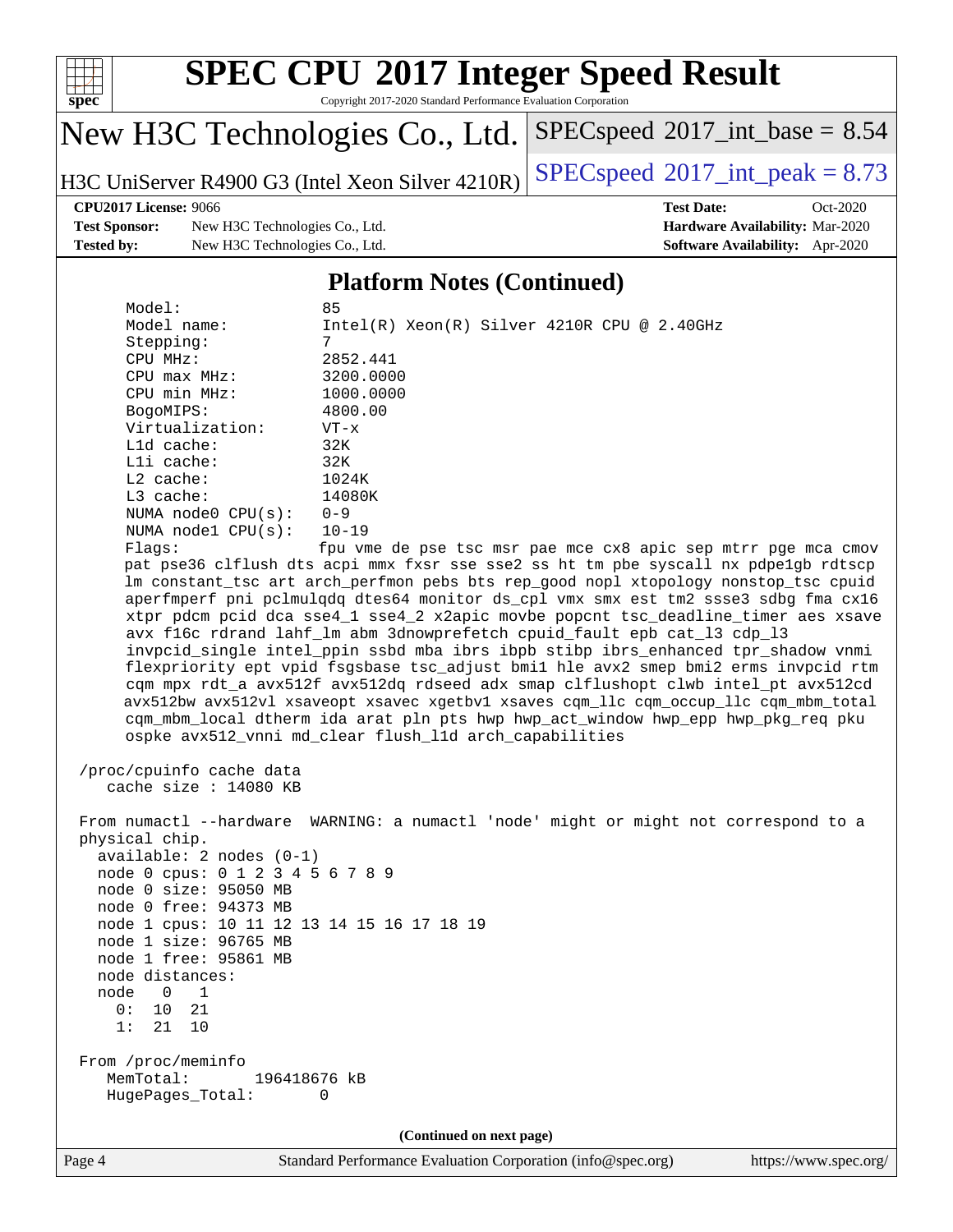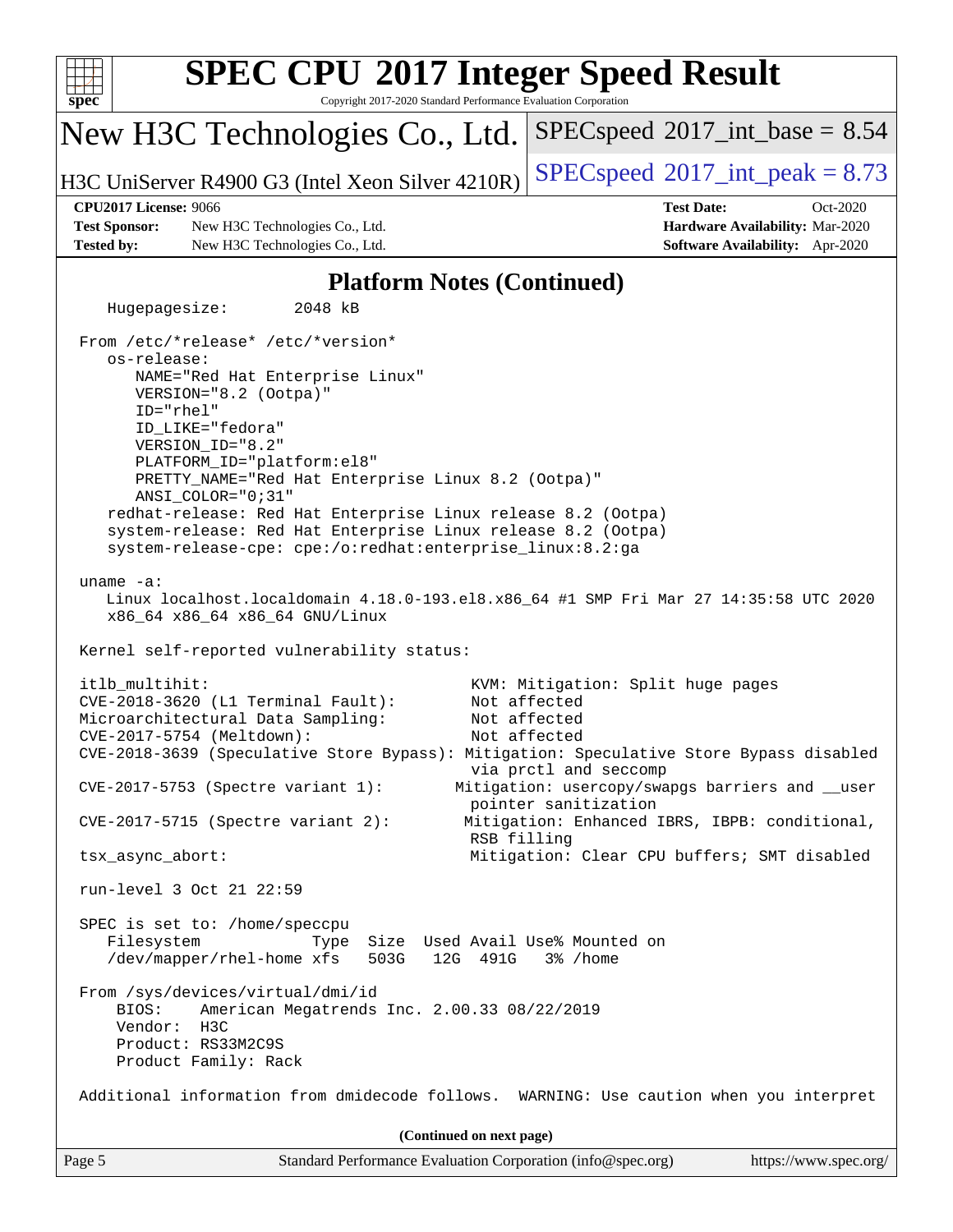

Copyright 2017-2020 Standard Performance Evaluation Corporation

## New H3C Technologies Co., Ltd.

H3C UniServer R4900 G3 (Intel Xeon Silver  $4210R$ ) [SPECspeed](http://www.spec.org/auto/cpu2017/Docs/result-fields.html#SPECspeed2017intpeak)®[2017\\_int\\_peak = 8](http://www.spec.org/auto/cpu2017/Docs/result-fields.html#SPECspeed2017intpeak).73

 $SPECspeed^{\circledcirc}2017\_int\_base = 8.54$  $SPECspeed^{\circledcirc}2017\_int\_base = 8.54$ 

**[Test Sponsor:](http://www.spec.org/auto/cpu2017/Docs/result-fields.html#TestSponsor)** New H3C Technologies Co., Ltd. **[Hardware Availability:](http://www.spec.org/auto/cpu2017/Docs/result-fields.html#HardwareAvailability)** Mar-2020 **[Tested by:](http://www.spec.org/auto/cpu2017/Docs/result-fields.html#Testedby)** New H3C Technologies Co., Ltd. **[Software Availability:](http://www.spec.org/auto/cpu2017/Docs/result-fields.html#SoftwareAvailability)** Apr-2020

**[CPU2017 License:](http://www.spec.org/auto/cpu2017/Docs/result-fields.html#CPU2017License)** 9066 **[Test Date:](http://www.spec.org/auto/cpu2017/Docs/result-fields.html#TestDate)** Oct-2020

### **[Platform Notes \(Continued\)](http://www.spec.org/auto/cpu2017/Docs/result-fields.html#PlatformNotes)**

 this section. The 'dmidecode' program reads system data which is "intended to allow hardware to be accurately determined", but the intent may not be met, as there are frequent changes to hardware, firmware, and the "DMTF SMBIOS" standard. Memory:

 12x NO DIMM NO DIMM 12x Samsung M393A2K43CB2-CVF 16 GB 2 rank 2933

(End of data from sysinfo program)

### **[Compiler Version Notes](http://www.spec.org/auto/cpu2017/Docs/result-fields.html#CompilerVersionNotes)**

| Page 6 | Standard Performance Evaluation Corporation (info@spec.org)                                                                                                                 | https://www.spec.org/ |
|--------|-----------------------------------------------------------------------------------------------------------------------------------------------------------------------------|-----------------------|
|        | (Continued on next page)                                                                                                                                                    |                       |
|        |                                                                                                                                                                             |                       |
|        | Version 19.1.1.217 Build 20200306<br>Copyright (C) 1985-2020 Intel Corporation. All rights reserved.                                                                        |                       |
|        | Intel(R) C Intel(R) 64 Compiler for applications running on Intel(R) 64,                                                                                                    |                       |
| C      | 600.perlbench_s(peak)                                                                                                                                                       |                       |
|        | Intel(R) C Compiler for applications running on Intel(R) $64$ , Version 2021.1<br>NextGen Build 20200304<br>Copyright (C) 1985-2020 Intel Corporation. All rights reserved. |                       |
| C      | 600.perlbench_s(base) 602.gcc_s(base, peak) 605.mcf_s(base, peak)<br>$625.x264_s(base, peak)$ $657.xz_s(base, peak)$                                                        |                       |
|        |                                                                                                                                                                             |                       |
|        | Version 19.1.1.217 Build 20200306<br>Copyright (C) 1985-2020 Intel Corporation. All rights reserved.<br>___________________                                                 |                       |
|        | Intel(R) C Intel(R) 64 Compiler for applications running on Intel(R) 64,                                                                                                    |                       |
| C      | $\vert$ 600.perlbench_s(peak)                                                                                                                                               |                       |
|        | Intel(R) C Compiler for applications running on Intel(R) $64$ , Version 2021.1<br>NextGen Build 20200304<br>Copyright (C) 1985-2020 Intel Corporation. All rights reserved. |                       |
|        | 625.x264_s(base, peak) 657.xz_s(base, peak)                                                                                                                                 |                       |
| C      | 600.perlbench_s(base) 602.gcc_s(base, peak) 605.mcf_s(base, peak)                                                                                                           |                       |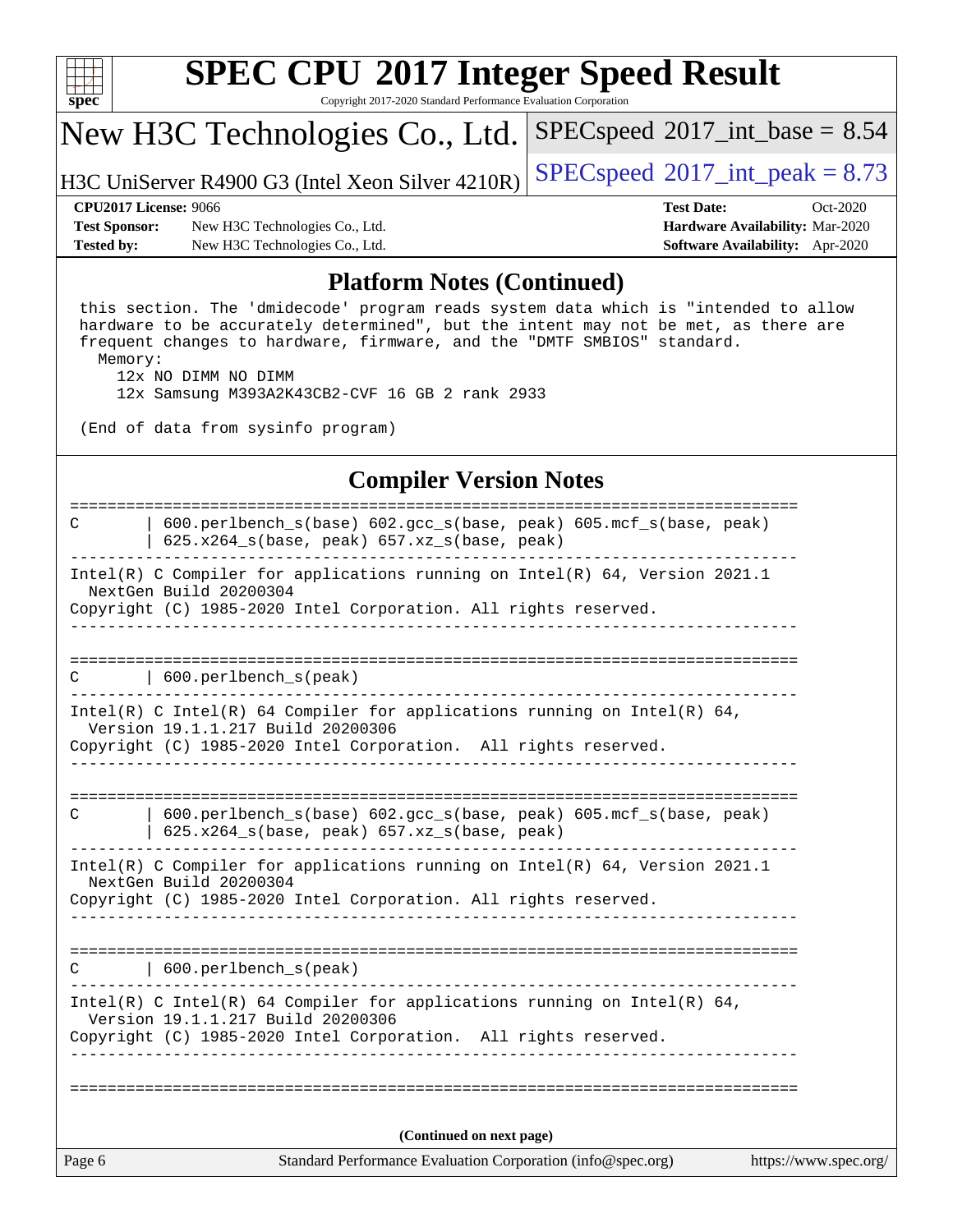

Copyright 2017-2020 Standard Performance Evaluation Corporation

## New H3C Technologies Co., Ltd.

H3C UniServer R4900 G3 (Intel Xeon Silver  $4210R$ ) [SPECspeed](http://www.spec.org/auto/cpu2017/Docs/result-fields.html#SPECspeed2017intpeak)®[2017\\_int\\_peak = 8](http://www.spec.org/auto/cpu2017/Docs/result-fields.html#SPECspeed2017intpeak).73

**[Hardware Availability:](http://www.spec.org/auto/cpu2017/Docs/result-fields.html#HardwareAvailability)** Mar-2020 **[Software Availability:](http://www.spec.org/auto/cpu2017/Docs/result-fields.html#SoftwareAvailability)** Apr-2020

 $SPECspeed^{\circledcirc}2017\_int\_base = 8.54$  $SPECspeed^{\circledcirc}2017\_int\_base = 8.54$ 

#### **[CPU2017 License:](http://www.spec.org/auto/cpu2017/Docs/result-fields.html#CPU2017License)** 9066 **[Test Date:](http://www.spec.org/auto/cpu2017/Docs/result-fields.html#TestDate)** Oct-2020

| <b>Test Sponsor:</b> | New H3C Technologies Co., Ltd. |
|----------------------|--------------------------------|
| <b>Tested by:</b>    | New H3C Technologies Co., Ltd. |

### **[Compiler Version Notes \(Continued\)](http://www.spec.org/auto/cpu2017/Docs/result-fields.html#CompilerVersionNotes)**

| $C++$ | 620.omnetpp_s(base, peak) 623.xalancbmk_s(base, peak)<br>631.deepsjeng_s(base, peak) 641.leela_s(base, peak)        |
|-------|---------------------------------------------------------------------------------------------------------------------|
|       | Intel(R) C++ Compiler for applications running on Intel(R) $64$ , Version 2021.1<br>NextGen Build 20200304          |
|       | Copyright (C) 1985-2020 Intel Corporation. All rights reserved.                                                     |
|       | Fortran   $648$ . exchange2 $s$ (base, peak)                                                                        |
|       | Intel(R) Fortran Intel(R) 64 Compiler for applications running on Intel(R)<br>64, Version 19.1.1.217 Build 20200306 |
|       | Copyright (C) 1985-2020 Intel Corporation. All rights reserved.                                                     |

------------------------------------------------------------------------------

### **[Base Compiler Invocation](http://www.spec.org/auto/cpu2017/Docs/result-fields.html#BaseCompilerInvocation)**

[C benchmarks](http://www.spec.org/auto/cpu2017/Docs/result-fields.html#Cbenchmarks): [icc](http://www.spec.org/cpu2017/results/res2020q4/cpu2017-20201027-24320.flags.html#user_CCbase_intel_icc_66fc1ee009f7361af1fbd72ca7dcefbb700085f36577c54f309893dd4ec40d12360134090235512931783d35fd58c0460139e722d5067c5574d8eaf2b3e37e92)

[C++ benchmarks:](http://www.spec.org/auto/cpu2017/Docs/result-fields.html#CXXbenchmarks) [icpc](http://www.spec.org/cpu2017/results/res2020q4/cpu2017-20201027-24320.flags.html#user_CXXbase_intel_icpc_c510b6838c7f56d33e37e94d029a35b4a7bccf4766a728ee175e80a419847e808290a9b78be685c44ab727ea267ec2f070ec5dc83b407c0218cded6866a35d07)

[Fortran benchmarks](http://www.spec.org/auto/cpu2017/Docs/result-fields.html#Fortranbenchmarks): [ifort](http://www.spec.org/cpu2017/results/res2020q4/cpu2017-20201027-24320.flags.html#user_FCbase_intel_ifort_8111460550e3ca792625aed983ce982f94888b8b503583aa7ba2b8303487b4d8a21a13e7191a45c5fd58ff318f48f9492884d4413fa793fd88dd292cad7027ca)

### **[Base Portability Flags](http://www.spec.org/auto/cpu2017/Docs/result-fields.html#BasePortabilityFlags)**

 600.perlbench\_s: [-DSPEC\\_LP64](http://www.spec.org/cpu2017/results/res2020q4/cpu2017-20201027-24320.flags.html#b600.perlbench_s_basePORTABILITY_DSPEC_LP64) [-DSPEC\\_LINUX\\_X64](http://www.spec.org/cpu2017/results/res2020q4/cpu2017-20201027-24320.flags.html#b600.perlbench_s_baseCPORTABILITY_DSPEC_LINUX_X64) 602.gcc\_s: [-DSPEC\\_LP64](http://www.spec.org/cpu2017/results/res2020q4/cpu2017-20201027-24320.flags.html#suite_basePORTABILITY602_gcc_s_DSPEC_LP64) 605.mcf\_s: [-DSPEC\\_LP64](http://www.spec.org/cpu2017/results/res2020q4/cpu2017-20201027-24320.flags.html#suite_basePORTABILITY605_mcf_s_DSPEC_LP64) 620.omnetpp\_s: [-DSPEC\\_LP64](http://www.spec.org/cpu2017/results/res2020q4/cpu2017-20201027-24320.flags.html#suite_basePORTABILITY620_omnetpp_s_DSPEC_LP64) 623.xalancbmk\_s: [-DSPEC\\_LP64](http://www.spec.org/cpu2017/results/res2020q4/cpu2017-20201027-24320.flags.html#suite_basePORTABILITY623_xalancbmk_s_DSPEC_LP64) [-DSPEC\\_LINUX](http://www.spec.org/cpu2017/results/res2020q4/cpu2017-20201027-24320.flags.html#b623.xalancbmk_s_baseCXXPORTABILITY_DSPEC_LINUX) 625.x264\_s: [-DSPEC\\_LP64](http://www.spec.org/cpu2017/results/res2020q4/cpu2017-20201027-24320.flags.html#suite_basePORTABILITY625_x264_s_DSPEC_LP64) 631.deepsjeng\_s: [-DSPEC\\_LP64](http://www.spec.org/cpu2017/results/res2020q4/cpu2017-20201027-24320.flags.html#suite_basePORTABILITY631_deepsjeng_s_DSPEC_LP64) 641.leela\_s: [-DSPEC\\_LP64](http://www.spec.org/cpu2017/results/res2020q4/cpu2017-20201027-24320.flags.html#suite_basePORTABILITY641_leela_s_DSPEC_LP64) 648.exchange2\_s: [-DSPEC\\_LP64](http://www.spec.org/cpu2017/results/res2020q4/cpu2017-20201027-24320.flags.html#suite_basePORTABILITY648_exchange2_s_DSPEC_LP64) 657.xz\_s: [-DSPEC\\_LP64](http://www.spec.org/cpu2017/results/res2020q4/cpu2017-20201027-24320.flags.html#suite_basePORTABILITY657_xz_s_DSPEC_LP64)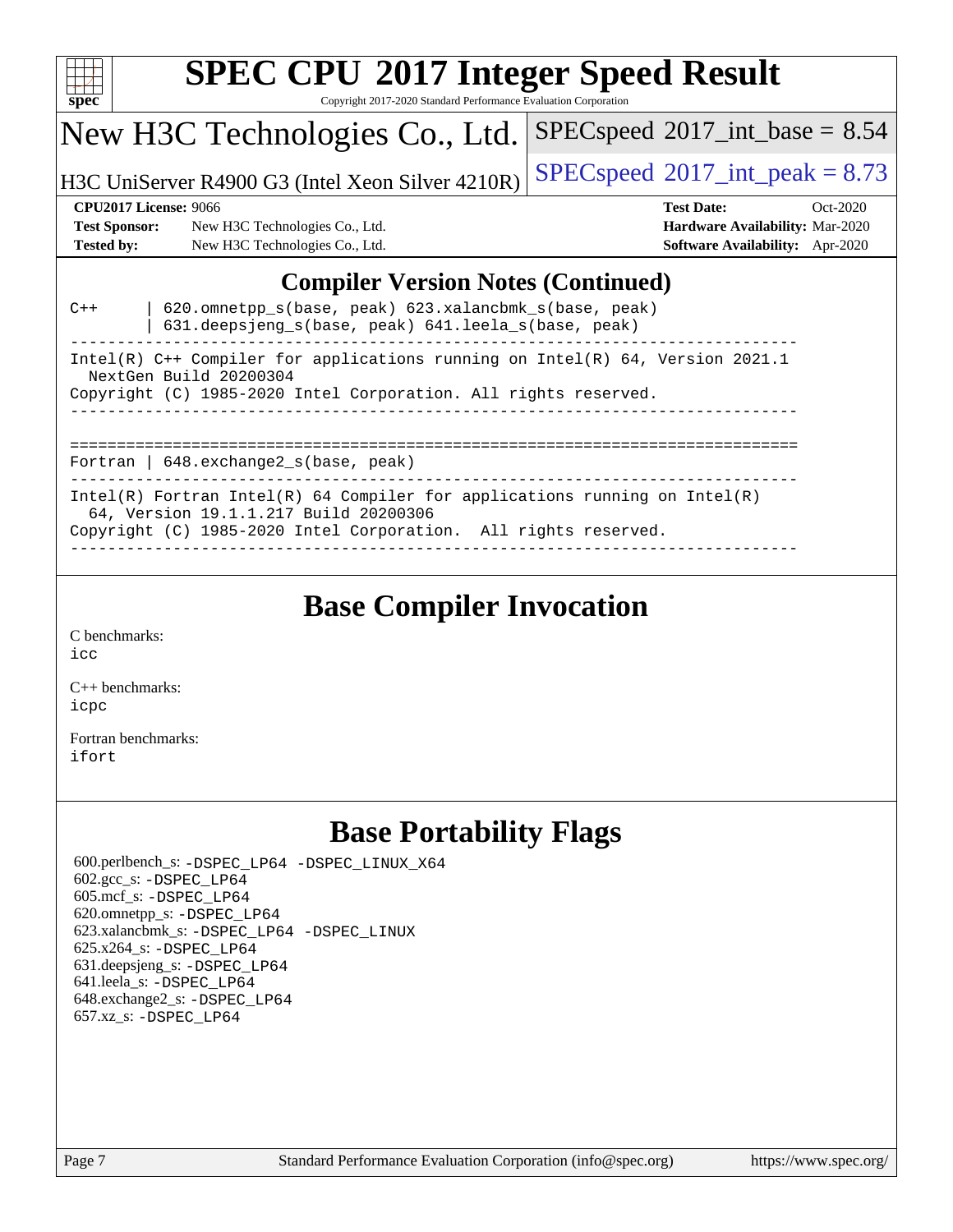| <b>SPEC CPU®2017 Integer Speed Result</b> |                                                                 |                                            |  |  |  |  |  |  |
|-------------------------------------------|-----------------------------------------------------------------|--------------------------------------------|--|--|--|--|--|--|
| spec                                      | Copyright 2017-2020 Standard Performance Evaluation Corporation |                                            |  |  |  |  |  |  |
|                                           | New H3C Technologies Co., Ltd.                                  | $SPEC speed^{\circ}2017\_int\_base = 8.54$ |  |  |  |  |  |  |
|                                           | H3C UniServer R4900 G3 (Intel Xeon Silver 4210R)                | $SPEC speed^{\circ}2017\_int\_peak = 8.73$ |  |  |  |  |  |  |
| <b>CPU2017 License: 9066</b>              |                                                                 | <b>Test Date:</b><br>$Oct-2020$            |  |  |  |  |  |  |
| <b>Test Sponsor:</b>                      | New H3C Technologies Co., Ltd.                                  | Hardware Availability: Mar-2020            |  |  |  |  |  |  |
| <b>Tested by:</b>                         | New H3C Technologies Co., Ltd.                                  | <b>Software Availability:</b> Apr-2020     |  |  |  |  |  |  |
| C benchmarks:                             | <b>Base Optimization Flags</b>                                  |                                            |  |  |  |  |  |  |

[-m64](http://www.spec.org/cpu2017/results/res2020q4/cpu2017-20201027-24320.flags.html#user_CCbase_m64-icc) [-qnextgen](http://www.spec.org/cpu2017/results/res2020q4/cpu2017-20201027-24320.flags.html#user_CCbase_f-qnextgen) [-std=c11](http://www.spec.org/cpu2017/results/res2020q4/cpu2017-20201027-24320.flags.html#user_CCbase_std-icc-std_0e1c27790398a4642dfca32ffe6c27b5796f9c2d2676156f2e42c9c44eaad0c049b1cdb667a270c34d979996257aeb8fc440bfb01818dbc9357bd9d174cb8524) [-Wl,-plugin-opt=-x86-branches-within-32B-boundaries](http://www.spec.org/cpu2017/results/res2020q4/cpu2017-20201027-24320.flags.html#user_CCbase_f-x86-branches-within-32B-boundaries_0098b4e4317ae60947b7b728078a624952a08ac37a3c797dfb4ffeb399e0c61a9dd0f2f44ce917e9361fb9076ccb15e7824594512dd315205382d84209e912f3) [-Wl,-z,muldefs](http://www.spec.org/cpu2017/results/res2020q4/cpu2017-20201027-24320.flags.html#user_CCbase_link_force_multiple1_b4cbdb97b34bdee9ceefcfe54f4c8ea74255f0b02a4b23e853cdb0e18eb4525ac79b5a88067c842dd0ee6996c24547a27a4b99331201badda8798ef8a743f577) [-xCORE-AVX512](http://www.spec.org/cpu2017/results/res2020q4/cpu2017-20201027-24320.flags.html#user_CCbase_f-xCORE-AVX512) [-O3](http://www.spec.org/cpu2017/results/res2020q4/cpu2017-20201027-24320.flags.html#user_CCbase_f-O3) [-ffast-math](http://www.spec.org/cpu2017/results/res2020q4/cpu2017-20201027-24320.flags.html#user_CCbase_f-ffast-math) [-flto](http://www.spec.org/cpu2017/results/res2020q4/cpu2017-20201027-24320.flags.html#user_CCbase_f-flto) [-mfpmath=sse](http://www.spec.org/cpu2017/results/res2020q4/cpu2017-20201027-24320.flags.html#user_CCbase_f-mfpmath_70eb8fac26bde974f8ab713bc9086c5621c0b8d2f6c86f38af0bd7062540daf19db5f3a066d8c6684be05d84c9b6322eb3b5be6619d967835195b93d6c02afa1) [-funroll-loops](http://www.spec.org/cpu2017/results/res2020q4/cpu2017-20201027-24320.flags.html#user_CCbase_f-funroll-loops) [-fuse-ld=gold](http://www.spec.org/cpu2017/results/res2020q4/cpu2017-20201027-24320.flags.html#user_CCbase_f-fuse-ld_920b3586e2b8c6e0748b9c84fa9b744736ba725a32cab14ad8f3d4ad28eecb2f59d1144823d2e17006539a88734fe1fc08fc3035f7676166309105a78aaabc32) [-qopt-mem-layout-trans=4](http://www.spec.org/cpu2017/results/res2020q4/cpu2017-20201027-24320.flags.html#user_CCbase_f-qopt-mem-layout-trans_fa39e755916c150a61361b7846f310bcdf6f04e385ef281cadf3647acec3f0ae266d1a1d22d972a7087a248fd4e6ca390a3634700869573d231a252c784941a8) [-fopenmp](http://www.spec.org/cpu2017/results/res2020q4/cpu2017-20201027-24320.flags.html#user_CCbase_fopenmp_5aa2e47ce4f2ef030ba5d12d5a7a9c4e57167333d78243fcadb80b48d5abb78ff19333f8478e0b2a41e63049eb285965c145ccab7b93db7d0c4d59e4dc6f5591) [-DSPEC\\_OPENMP](http://www.spec.org/cpu2017/results/res2020q4/cpu2017-20201027-24320.flags.html#suite_CCbase_DSPEC_OPENMP) [-L/usr/local/jemalloc64-5.0.1/lib](http://www.spec.org/cpu2017/results/res2020q4/cpu2017-20201027-24320.flags.html#user_CCbase_jemalloc_link_path64_1_cc289568b1a6c0fd3b62c91b824c27fcb5af5e8098e6ad028160d21144ef1b8aef3170d2acf0bee98a8da324cfe4f67d0a3d0c4cc4673d993d694dc2a0df248b) [-ljemalloc](http://www.spec.org/cpu2017/results/res2020q4/cpu2017-20201027-24320.flags.html#user_CCbase_jemalloc_link_lib_d1249b907c500fa1c0672f44f562e3d0f79738ae9e3c4a9c376d49f265a04b9c99b167ecedbf6711b3085be911c67ff61f150a17b3472be731631ba4d0471706)

[C++ benchmarks](http://www.spec.org/auto/cpu2017/Docs/result-fields.html#CXXbenchmarks):

[-m64](http://www.spec.org/cpu2017/results/res2020q4/cpu2017-20201027-24320.flags.html#user_CXXbase_m64-icc) [-qnextgen](http://www.spec.org/cpu2017/results/res2020q4/cpu2017-20201027-24320.flags.html#user_CXXbase_f-qnextgen) [-Wl,-plugin-opt=-x86-branches-within-32B-boundaries](http://www.spec.org/cpu2017/results/res2020q4/cpu2017-20201027-24320.flags.html#user_CXXbase_f-x86-branches-within-32B-boundaries_0098b4e4317ae60947b7b728078a624952a08ac37a3c797dfb4ffeb399e0c61a9dd0f2f44ce917e9361fb9076ccb15e7824594512dd315205382d84209e912f3) [-Wl,-z,muldefs](http://www.spec.org/cpu2017/results/res2020q4/cpu2017-20201027-24320.flags.html#user_CXXbase_link_force_multiple1_b4cbdb97b34bdee9ceefcfe54f4c8ea74255f0b02a4b23e853cdb0e18eb4525ac79b5a88067c842dd0ee6996c24547a27a4b99331201badda8798ef8a743f577) [-xCORE-AVX512](http://www.spec.org/cpu2017/results/res2020q4/cpu2017-20201027-24320.flags.html#user_CXXbase_f-xCORE-AVX512) [-O3](http://www.spec.org/cpu2017/results/res2020q4/cpu2017-20201027-24320.flags.html#user_CXXbase_f-O3) [-ffast-math](http://www.spec.org/cpu2017/results/res2020q4/cpu2017-20201027-24320.flags.html#user_CXXbase_f-ffast-math) [-flto](http://www.spec.org/cpu2017/results/res2020q4/cpu2017-20201027-24320.flags.html#user_CXXbase_f-flto) [-mfpmath=sse](http://www.spec.org/cpu2017/results/res2020q4/cpu2017-20201027-24320.flags.html#user_CXXbase_f-mfpmath_70eb8fac26bde974f8ab713bc9086c5621c0b8d2f6c86f38af0bd7062540daf19db5f3a066d8c6684be05d84c9b6322eb3b5be6619d967835195b93d6c02afa1) [-funroll-loops](http://www.spec.org/cpu2017/results/res2020q4/cpu2017-20201027-24320.flags.html#user_CXXbase_f-funroll-loops) [-fuse-ld=gold](http://www.spec.org/cpu2017/results/res2020q4/cpu2017-20201027-24320.flags.html#user_CXXbase_f-fuse-ld_920b3586e2b8c6e0748b9c84fa9b744736ba725a32cab14ad8f3d4ad28eecb2f59d1144823d2e17006539a88734fe1fc08fc3035f7676166309105a78aaabc32) [-qopt-mem-layout-trans=4](http://www.spec.org/cpu2017/results/res2020q4/cpu2017-20201027-24320.flags.html#user_CXXbase_f-qopt-mem-layout-trans_fa39e755916c150a61361b7846f310bcdf6f04e385ef281cadf3647acec3f0ae266d1a1d22d972a7087a248fd4e6ca390a3634700869573d231a252c784941a8) [-L/usr/local/IntelCompiler19/compilers\\_and\\_libraries\\_2020.1.217/linux/compiler/lib/intel64\\_lin](http://www.spec.org/cpu2017/results/res2020q4/cpu2017-20201027-24320.flags.html#user_CXXbase_linkpath_2cb6f503891ebf8baee7515f4e7d4ec1217444d1d05903cc0091ac4158de400651d2b2313a9fa414cb8a8f0e16ab029634f5c6db340f400369c190d4db8a54a0) [-lqkmalloc](http://www.spec.org/cpu2017/results/res2020q4/cpu2017-20201027-24320.flags.html#user_CXXbase_qkmalloc_link_lib_79a818439969f771c6bc311cfd333c00fc099dad35c030f5aab9dda831713d2015205805422f83de8875488a2991c0a156aaa600e1f9138f8fc37004abc96dc5)

#### [Fortran benchmarks:](http://www.spec.org/auto/cpu2017/Docs/result-fields.html#Fortranbenchmarks)

[-m64](http://www.spec.org/cpu2017/results/res2020q4/cpu2017-20201027-24320.flags.html#user_FCbase_m64-icc) [-Wl,-plugin-opt=-x86-branches-within-32B-boundaries](http://www.spec.org/cpu2017/results/res2020q4/cpu2017-20201027-24320.flags.html#user_FCbase_f-x86-branches-within-32B-boundaries_0098b4e4317ae60947b7b728078a624952a08ac37a3c797dfb4ffeb399e0c61a9dd0f2f44ce917e9361fb9076ccb15e7824594512dd315205382d84209e912f3) [-xCORE-AVX512](http://www.spec.org/cpu2017/results/res2020q4/cpu2017-20201027-24320.flags.html#user_FCbase_f-xCORE-AVX512) [-O3](http://www.spec.org/cpu2017/results/res2020q4/cpu2017-20201027-24320.flags.html#user_FCbase_f-O3) [-ipo](http://www.spec.org/cpu2017/results/res2020q4/cpu2017-20201027-24320.flags.html#user_FCbase_f-ipo) [-no-prec-div](http://www.spec.org/cpu2017/results/res2020q4/cpu2017-20201027-24320.flags.html#user_FCbase_f-no-prec-div) [-qopt-mem-layout-trans=4](http://www.spec.org/cpu2017/results/res2020q4/cpu2017-20201027-24320.flags.html#user_FCbase_f-qopt-mem-layout-trans_fa39e755916c150a61361b7846f310bcdf6f04e385ef281cadf3647acec3f0ae266d1a1d22d972a7087a248fd4e6ca390a3634700869573d231a252c784941a8) [-nostandard-realloc-lhs](http://www.spec.org/cpu2017/results/res2020q4/cpu2017-20201027-24320.flags.html#user_FCbase_f_2003_std_realloc_82b4557e90729c0f113870c07e44d33d6f5a304b4f63d4c15d2d0f1fab99f5daaed73bdb9275d9ae411527f28b936061aa8b9c8f2d63842963b95c9dd6426b8a) [-align array32byte](http://www.spec.org/cpu2017/results/res2020q4/cpu2017-20201027-24320.flags.html#user_FCbase_align_array32byte_b982fe038af199962ba9a80c053b8342c548c85b40b8e86eb3cc33dee0d7986a4af373ac2d51c3f7cf710a18d62fdce2948f201cd044323541f22fc0fffc51b6) [-mbranches-within-32B-boundaries](http://www.spec.org/cpu2017/results/res2020q4/cpu2017-20201027-24320.flags.html#user_FCbase_f-mbranches-within-32B-boundaries)

### **[Peak Compiler Invocation](http://www.spec.org/auto/cpu2017/Docs/result-fields.html#PeakCompilerInvocation)**

[C benchmarks](http://www.spec.org/auto/cpu2017/Docs/result-fields.html#Cbenchmarks):

[icc](http://www.spec.org/cpu2017/results/res2020q4/cpu2017-20201027-24320.flags.html#user_CCpeak_intel_icc_66fc1ee009f7361af1fbd72ca7dcefbb700085f36577c54f309893dd4ec40d12360134090235512931783d35fd58c0460139e722d5067c5574d8eaf2b3e37e92)

[C++ benchmarks:](http://www.spec.org/auto/cpu2017/Docs/result-fields.html#CXXbenchmarks) [icpc](http://www.spec.org/cpu2017/results/res2020q4/cpu2017-20201027-24320.flags.html#user_CXXpeak_intel_icpc_c510b6838c7f56d33e37e94d029a35b4a7bccf4766a728ee175e80a419847e808290a9b78be685c44ab727ea267ec2f070ec5dc83b407c0218cded6866a35d07)

[Fortran benchmarks](http://www.spec.org/auto/cpu2017/Docs/result-fields.html#Fortranbenchmarks): [ifort](http://www.spec.org/cpu2017/results/res2020q4/cpu2017-20201027-24320.flags.html#user_FCpeak_intel_ifort_8111460550e3ca792625aed983ce982f94888b8b503583aa7ba2b8303487b4d8a21a13e7191a45c5fd58ff318f48f9492884d4413fa793fd88dd292cad7027ca)

# **[Peak Portability Flags](http://www.spec.org/auto/cpu2017/Docs/result-fields.html#PeakPortabilityFlags)**

 600.perlbench\_s: [-DSPEC\\_LP64](http://www.spec.org/cpu2017/results/res2020q4/cpu2017-20201027-24320.flags.html#b600.perlbench_s_peakPORTABILITY_DSPEC_LP64) [-DSPEC\\_LINUX\\_X64](http://www.spec.org/cpu2017/results/res2020q4/cpu2017-20201027-24320.flags.html#b600.perlbench_s_peakCPORTABILITY_DSPEC_LINUX_X64)  $602.\text{gcc}\$ :  $-DSPEC\_LP64(*) -DSPEC\_LP64$  605.mcf\_s: [-DSPEC\\_LP64](http://www.spec.org/cpu2017/results/res2020q4/cpu2017-20201027-24320.flags.html#suite_peakPORTABILITY605_mcf_s_DSPEC_LP64) 620.omnetpp\_s: [-DSPEC\\_LP64](http://www.spec.org/cpu2017/results/res2020q4/cpu2017-20201027-24320.flags.html#suite_peakPORTABILITY620_omnetpp_s_DSPEC_LP64) 623.xalancbmk\_s: [-DSPEC\\_LP64](http://www.spec.org/cpu2017/results/res2020q4/cpu2017-20201027-24320.flags.html#suite_peakPORTABILITY623_xalancbmk_s_DSPEC_LP64) [-DSPEC\\_LINUX](http://www.spec.org/cpu2017/results/res2020q4/cpu2017-20201027-24320.flags.html#b623.xalancbmk_s_peakCXXPORTABILITY_DSPEC_LINUX) 625.x264\_s: [-DSPEC\\_LP64](http://www.spec.org/cpu2017/results/res2020q4/cpu2017-20201027-24320.flags.html#suite_peakPORTABILITY625_x264_s_DSPEC_LP64) 631.deepsjeng\_s: [-DSPEC\\_LP64](http://www.spec.org/cpu2017/results/res2020q4/cpu2017-20201027-24320.flags.html#suite_peakPORTABILITY631_deepsjeng_s_DSPEC_LP64) 641.leela\_s: [-DSPEC\\_LP64](http://www.spec.org/cpu2017/results/res2020q4/cpu2017-20201027-24320.flags.html#suite_peakPORTABILITY641_leela_s_DSPEC_LP64)

**(Continued on next page)**

Page 8 Standard Performance Evaluation Corporation [\(info@spec.org\)](mailto:info@spec.org) <https://www.spec.org/>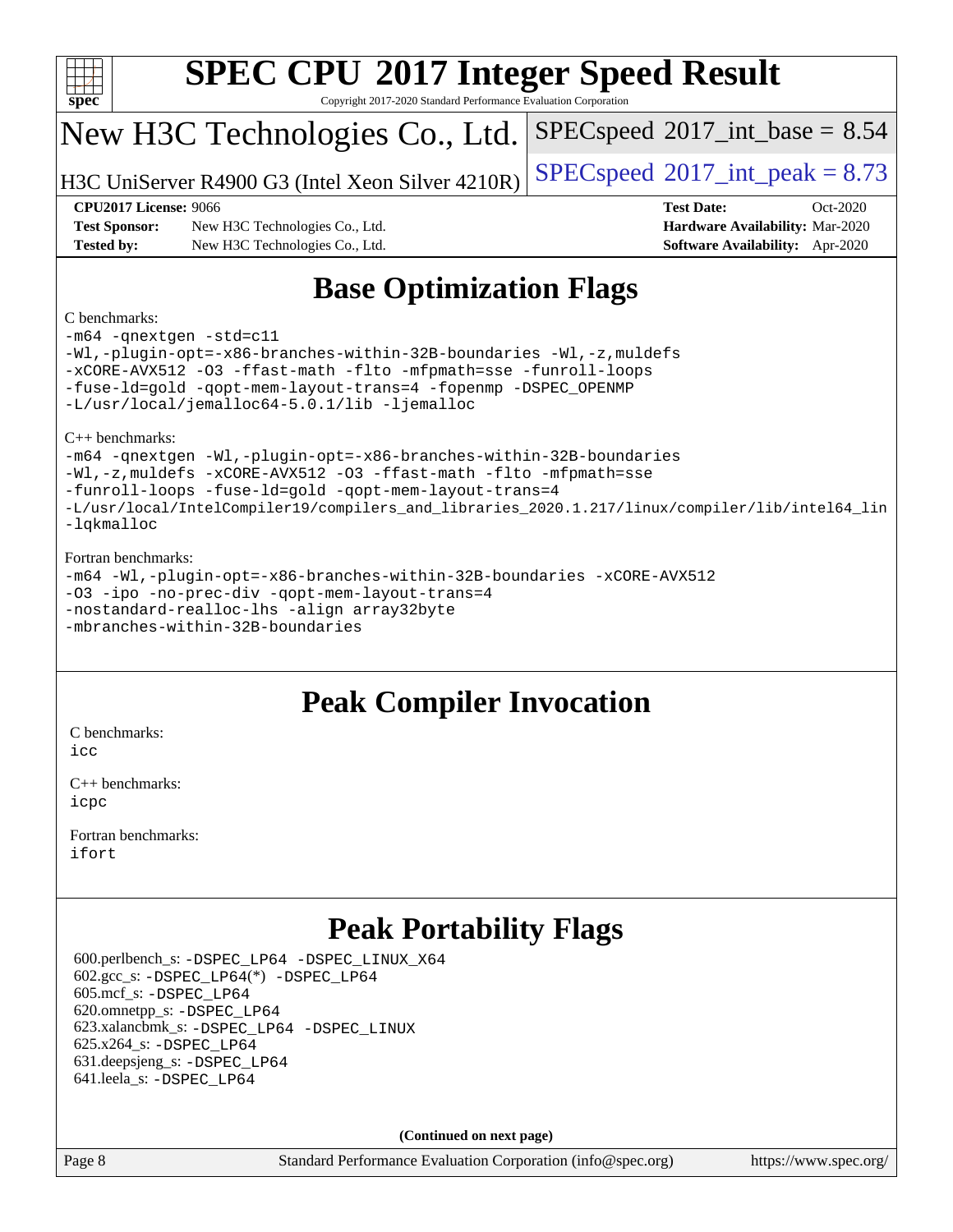

Copyright 2017-2020 Standard Performance Evaluation Corporation

## New H3C Technologies Co., Ltd.

H3C UniServer R4900 G3 (Intel Xeon Silver  $4210R$ ) [SPECspeed](http://www.spec.org/auto/cpu2017/Docs/result-fields.html#SPECspeed2017intpeak)®[2017\\_int\\_peak = 8](http://www.spec.org/auto/cpu2017/Docs/result-fields.html#SPECspeed2017intpeak).73

 $SPECspeed^{\circ}2017\_int\_base = 8.54$  $SPECspeed^{\circ}2017\_int\_base = 8.54$ 

#### **[CPU2017 License:](http://www.spec.org/auto/cpu2017/Docs/result-fields.html#CPU2017License)** 9066 **[Test Date:](http://www.spec.org/auto/cpu2017/Docs/result-fields.html#TestDate)** Oct-2020

**[Test Sponsor:](http://www.spec.org/auto/cpu2017/Docs/result-fields.html#TestSponsor)** New H3C Technologies Co., Ltd. **[Hardware Availability:](http://www.spec.org/auto/cpu2017/Docs/result-fields.html#HardwareAvailability)** Mar-2020 **[Tested by:](http://www.spec.org/auto/cpu2017/Docs/result-fields.html#Testedby)** New H3C Technologies Co., Ltd. **[Software Availability:](http://www.spec.org/auto/cpu2017/Docs/result-fields.html#SoftwareAvailability)** Apr-2020

# **[Peak Portability Flags \(Continued\)](http://www.spec.org/auto/cpu2017/Docs/result-fields.html#PeakPortabilityFlags)**

 648.exchange2\_s: [-DSPEC\\_LP64](http://www.spec.org/cpu2017/results/res2020q4/cpu2017-20201027-24320.flags.html#suite_peakPORTABILITY648_exchange2_s_DSPEC_LP64) 657.xz\_s: [-DSPEC\\_LP64](http://www.spec.org/cpu2017/results/res2020q4/cpu2017-20201027-24320.flags.html#suite_peakPORTABILITY657_xz_s_DSPEC_LP64)

(\*) Indicates a portability flag that was found in a non-portability variable.

# **[Peak Optimization Flags](http://www.spec.org/auto/cpu2017/Docs/result-fields.html#PeakOptimizationFlags)**

[C benchmarks](http://www.spec.org/auto/cpu2017/Docs/result-fields.html#Cbenchmarks):

```
 600.perlbench_s: -Wl,-z,muldefs -prof-gen(pass 1) -prof-use(pass 2)
-xCORE-AVX512 -ipo -O3 -no-prec-div
-qopt-mem-layout-trans=4 -fno-strict-overflow
-mbranches-within-32B-boundaries
-L/usr/local/jemalloc64-5.0.1/lib -ljemalloc
```

```
 602.gcc_s: -m64 -qnextgen -std=c11 -fuse-ld=gold
-Wl,-plugin-opt=-x86-branches-within-32B-boundaries
-Wl,-z,muldefs -fprofile-generate(pass 1)
-fprofile-use=default.profdata(pass 2) -xCORE-AVX512 -flto
-Ofast(pass 1) -O3 -ffast-math -qopt-mem-layout-trans=4
-L/usr/local/jemalloc64-5.0.1/lib -ljemalloc
```
605.mcf\_s: basepeak = yes

 $625.x264_s$ :  $-m64$  [-qnextgen](http://www.spec.org/cpu2017/results/res2020q4/cpu2017-20201027-24320.flags.html#user_peakCCLD625_x264_s_f-qnextgen) [-std=c11](http://www.spec.org/cpu2017/results/res2020q4/cpu2017-20201027-24320.flags.html#user_peakCCLD625_x264_s_std-icc-std_0e1c27790398a4642dfca32ffe6c27b5796f9c2d2676156f2e42c9c44eaad0c049b1cdb667a270c34d979996257aeb8fc440bfb01818dbc9357bd9d174cb8524) [-Wl,-plugin-opt=-x86-branches-within-32B-boundaries](http://www.spec.org/cpu2017/results/res2020q4/cpu2017-20201027-24320.flags.html#user_peakLDFLAGS625_x264_s_f-x86-branches-within-32B-boundaries_0098b4e4317ae60947b7b728078a624952a08ac37a3c797dfb4ffeb399e0c61a9dd0f2f44ce917e9361fb9076ccb15e7824594512dd315205382d84209e912f3) [-Wl,-z,muldefs](http://www.spec.org/cpu2017/results/res2020q4/cpu2017-20201027-24320.flags.html#user_peakEXTRA_LDFLAGS625_x264_s_link_force_multiple1_b4cbdb97b34bdee9ceefcfe54f4c8ea74255f0b02a4b23e853cdb0e18eb4525ac79b5a88067c842dd0ee6996c24547a27a4b99331201badda8798ef8a743f577) [-xCORE-AVX512](http://www.spec.org/cpu2017/results/res2020q4/cpu2017-20201027-24320.flags.html#user_peakCOPTIMIZE625_x264_s_f-xCORE-AVX512) [-flto](http://www.spec.org/cpu2017/results/res2020q4/cpu2017-20201027-24320.flags.html#user_peakCOPTIMIZE625_x264_s_f-flto) [-O3](http://www.spec.org/cpu2017/results/res2020q4/cpu2017-20201027-24320.flags.html#user_peakCOPTIMIZE625_x264_s_f-O3) [-ffast-math](http://www.spec.org/cpu2017/results/res2020q4/cpu2017-20201027-24320.flags.html#user_peakCOPTIMIZE625_x264_s_f-ffast-math) [-fuse-ld=gold](http://www.spec.org/cpu2017/results/res2020q4/cpu2017-20201027-24320.flags.html#user_peakCOPTIMIZE625_x264_s_f-fuse-ld_920b3586e2b8c6e0748b9c84fa9b744736ba725a32cab14ad8f3d4ad28eecb2f59d1144823d2e17006539a88734fe1fc08fc3035f7676166309105a78aaabc32) [-qopt-mem-layout-trans=4](http://www.spec.org/cpu2017/results/res2020q4/cpu2017-20201027-24320.flags.html#user_peakCOPTIMIZE625_x264_s_f-qopt-mem-layout-trans_fa39e755916c150a61361b7846f310bcdf6f04e385ef281cadf3647acec3f0ae266d1a1d22d972a7087a248fd4e6ca390a3634700869573d231a252c784941a8) [-fno-alias](http://www.spec.org/cpu2017/results/res2020q4/cpu2017-20201027-24320.flags.html#user_peakEXTRA_OPTIMIZE625_x264_s_f-no-alias_77dbac10d91cbfe898fbf4a29d1b29b694089caa623bdd1baccc9957d4edbe8d106c0b357e2748a65b44fc9e83d78098bb898077f3fe92f9faf24f7bd4a07ed7) [-L/usr/local/jemalloc64-5.0.1/lib](http://www.spec.org/cpu2017/results/res2020q4/cpu2017-20201027-24320.flags.html#user_peakEXTRA_LIBS625_x264_s_jemalloc_link_path64_1_cc289568b1a6c0fd3b62c91b824c27fcb5af5e8098e6ad028160d21144ef1b8aef3170d2acf0bee98a8da324cfe4f67d0a3d0c4cc4673d993d694dc2a0df248b) [-ljemalloc](http://www.spec.org/cpu2017/results/res2020q4/cpu2017-20201027-24320.flags.html#user_peakEXTRA_LIBS625_x264_s_jemalloc_link_lib_d1249b907c500fa1c0672f44f562e3d0f79738ae9e3c4a9c376d49f265a04b9c99b167ecedbf6711b3085be911c67ff61f150a17b3472be731631ba4d0471706)

 $657.xz$ \_s: basepeak = yes

[C++ benchmarks:](http://www.spec.org/auto/cpu2017/Docs/result-fields.html#CXXbenchmarks)

620.omnetpp\_s: basepeak = yes

623.xalancbmk\_s: basepeak = yes

631.deepsjeng\_s: basepeak = yes

641.leela\_s: basepeak = yes

[Fortran benchmarks](http://www.spec.org/auto/cpu2017/Docs/result-fields.html#Fortranbenchmarks):

**(Continued on next page)**